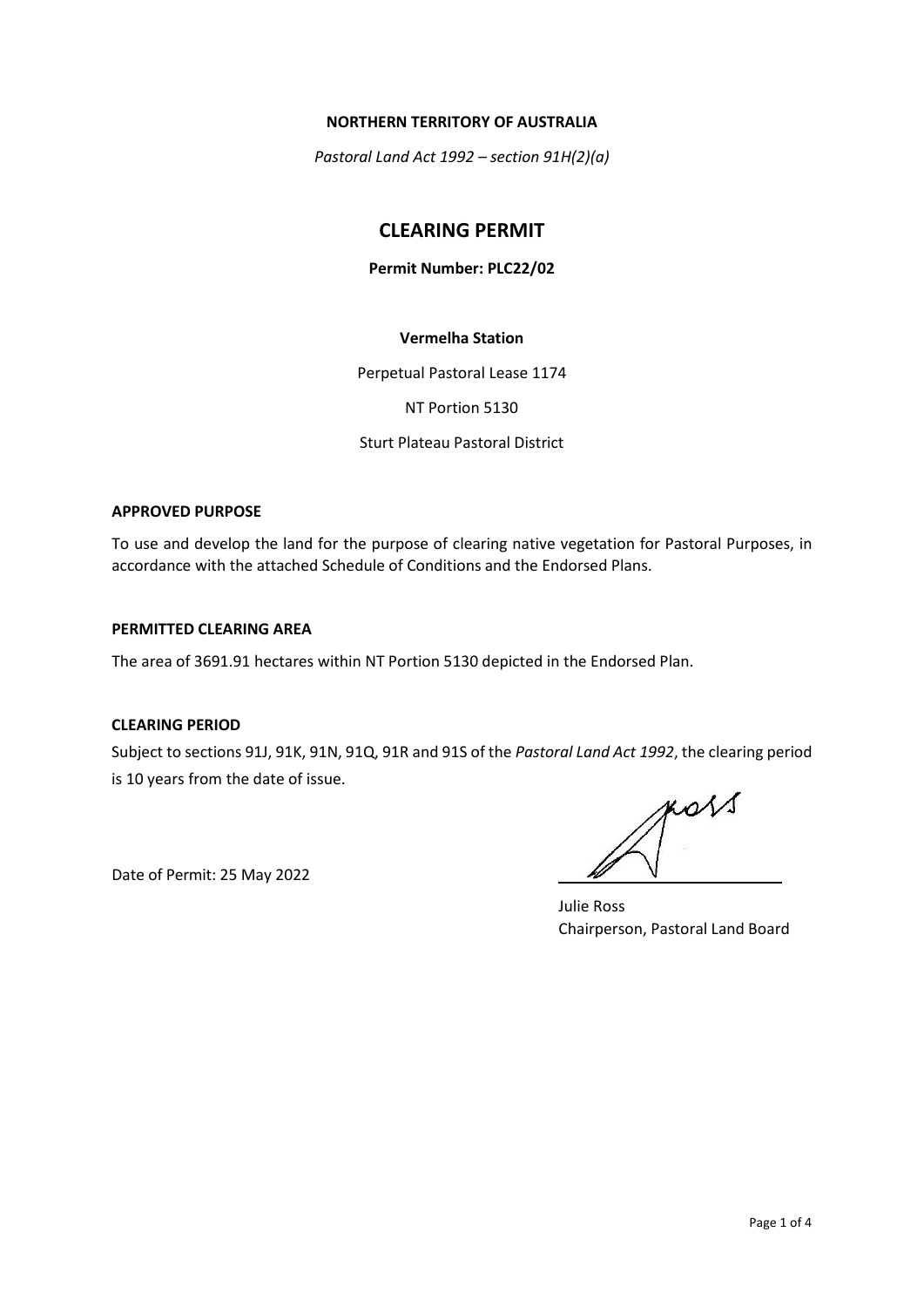#### **DEFINITIONS**

In this Permit:

"**Clearing Activities**" means any and all works associated with the clearing of native vegetation including, but not limited to, any earth-disturbing preparatory works within the Permitted Clearing Area.

"**Endorsed Plan**" means any plan subject to the conditions of the Permit that has been endorsed by the Pastoral Land Board as forming part of this Permit.

"**Pastoral Lessee**" has the same meaning as in the *Pastoral Land Act 1992*.

**"Pastoral Purposes"** has the same meaning as in the *Pastoral Land Act 1992.*

"**Permit Holder**" means the Pastoral Lessee.

"**Permitted Clearing Area**" means the area shown on the approved Endorsed Plan.

## **SCHEDULE OF CONDITIONS**

- 1. The Permit Holder must ensure that Clearing Activities are carried out in accordance with the Endorsed Plan PLC22/02-001 to the satisfaction of the Pastoral Land Board.
- 2. The Permit Holder must have and must ensure that any person who carries out the clearing activities on its behalf, has a copy of this clearing permit and the Endorsed Plan PLC22/02-1 in possession at all times while carrying out Clearing Activities and comply with them.
- 3. Appropriate erosion and sediment control measures are to be employed throughout the clearing, establishment and operational phases of the clearing activities, to the satisfaction of the Pastoral Land Board, including but not limited to:
	- a. retention of buffer zones where appropriate and measures to address seasonal timing of works,
	- b. management of groundcover and minimisation of bare ground,
	- c. crop layout and maintenance of natural sheet flow patterns,
	- d. avoidance or removal of soil windrows or other surface modifications that create concentrated flow paths for runoff, and
	- e. installation of erosion controls on access tracks, fencelines and firebreaks where appropriate.
- 4. Consent for the clearing of native vegetation subject to this clearing permit is provided for Pastoral Purposes only.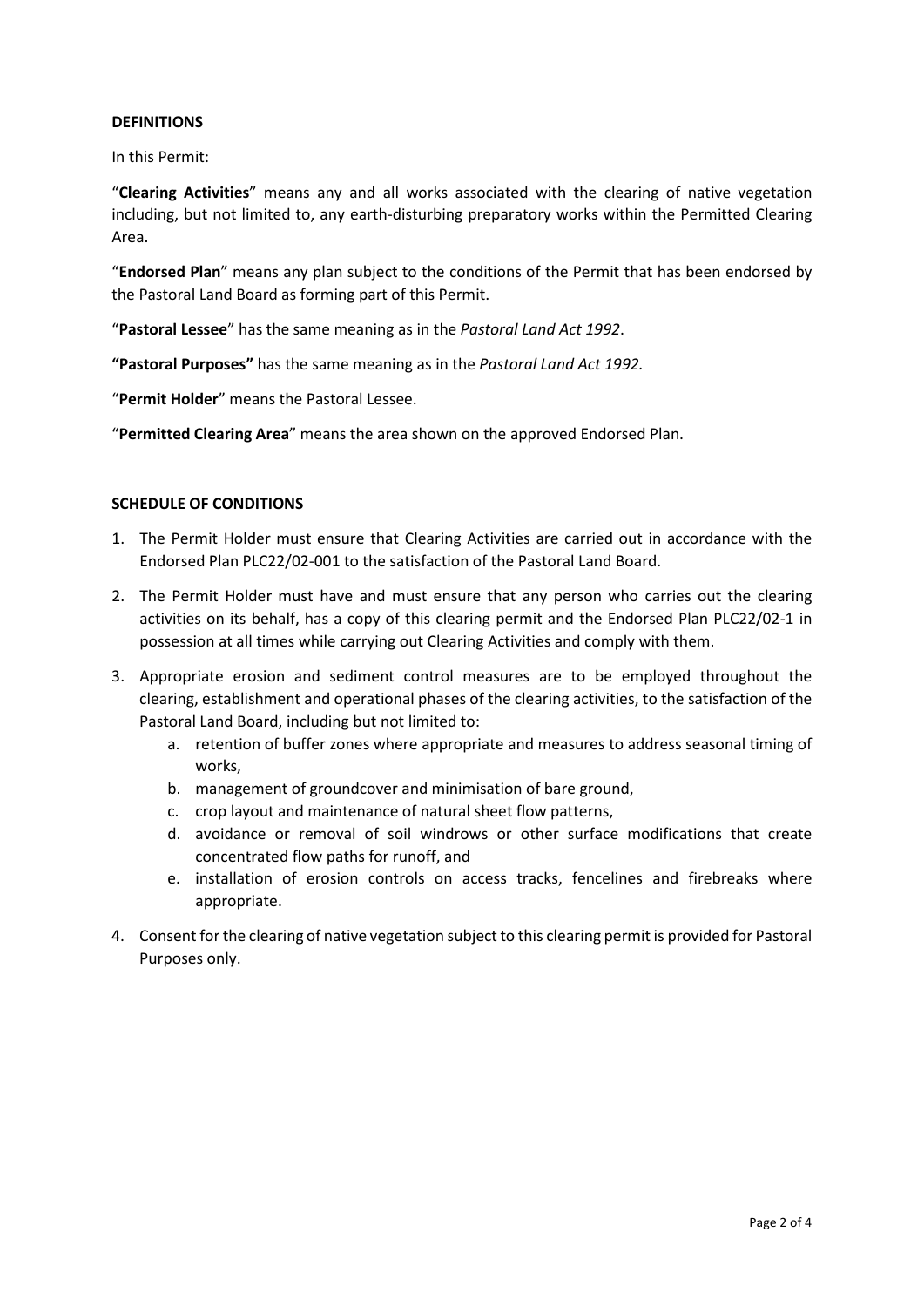# **NOTES**

- 1. This clearing permit has been made for the approved purpose, subject to section 91P of the *Pastoral Land Act 1992*. Consent must be sought from the Pastoral Land Board prior to the commencement of a change in use (including a change from non-irrigation to irrigation and/or crop type). Contact [PastoralAssessment.DEPWS@nt.gov.au](mailto:PastoralAssessment.DEPWS@nt.gov.au) for further advice.
- 2. This clearing permit will be revoked automatically upon the termination or surrender of the Pastoral Lease. For the avoidance of doubt, a transfer of the Pastoral Lease does not revoke this Permit.
- 3. Despite any term or condition of this clearing permit, the Permit Holder must at its own cost in all respects, comply with all relevant laws, statutes and subordinate instruments, applicable to the clearing of pastoral land.
- 4. This clearing permit is at all times subject to existing rights, title and interests of all other persons (including any rights or interests registered on the certificate as to title (as defined by the *Land Titles Act 2001*). The Permit Holder must comply with all terms and conditions of such existing rights, title and interests. The Permit Holder must not unreasonably or unduly interfere with, impede, restrict or limit the rights, title or interests of any person.
- 5. Despite assessments made under Northern Territory legislation, the Commonwealth *Environment Protection and Biodiversity Conservation Act 1999* requires that the Permit Holder self-assess potential risk to protected matters identified by the protected matters search tool and self-refer where scientific uncertainty exists in relation to the likelihood of a significant impact occurring or being likely to occur.
- 6. The extraction of surface water or groundwater in connection with the activities contemplated under this clearing permit must be carried out in accordance with the requirements of the *Water Act 1992*. For advice on water matters, telephone: (08) 8999 4455 or email: [waterresources@nt.gov.au.](mailto:waterresources@nt.gov.au)
- 7. Information regarding best practice erosion and sediment control is available on the following websites: [https://www.austieca.com.au/;](https://www.austieca.com.au/) [https://nt.gov.au/environment/soil-land-vegetation;](https://nt.gov.au/environment/soil%E2%80%90land%E2%80%90vegetation) [http://www.catchmentsandcreeks.com.au/index.html.](http://www.catchmentsandcreeks.com.au/index.html) For further information, contact the Development Coordination Branch, Department of Environment, Parks and Water Security on (08) 8999 4404.
- 8. All land in the Northern Territory is subject to the *Weeds Management Act 2001*. The Act states that the owner and occupier of land must:
	- a. take all reasonable measures to prevent the land from being infested with a declared weed; and
	- b. take all reasonable measures to prevent a declared weed or potential weed on the land from spreading to other land.

Further information is provided at: https://DEPWS.nt.gov.au/ data/assets/pdf file/0011/ [257987/preventing-weed-spread.pdf.](https://depws.nt.gov.au/__data/assets/pdf_file/0011/%20257987/preventing-weed-spread.pdf)

- 9. Standard precautions to reduce bushfire risk should be taken in relation to the use of heavy machinery and burning of felled vegetation windrows. Fire prevention measures are to be implemented in accordance with the requirements of the *Bushfires Management Act 2016*.
- 10. A Permit to Burn must be obtained prior to the ignition of any felled vegetation on the land which is the subject of this Permit during the northern Fire Danger Period. To obtain a Permit to Burn, contact the Katherine Bushfires NT office, Department of Environment, Parks and Water Security on (08) 8973 8871.